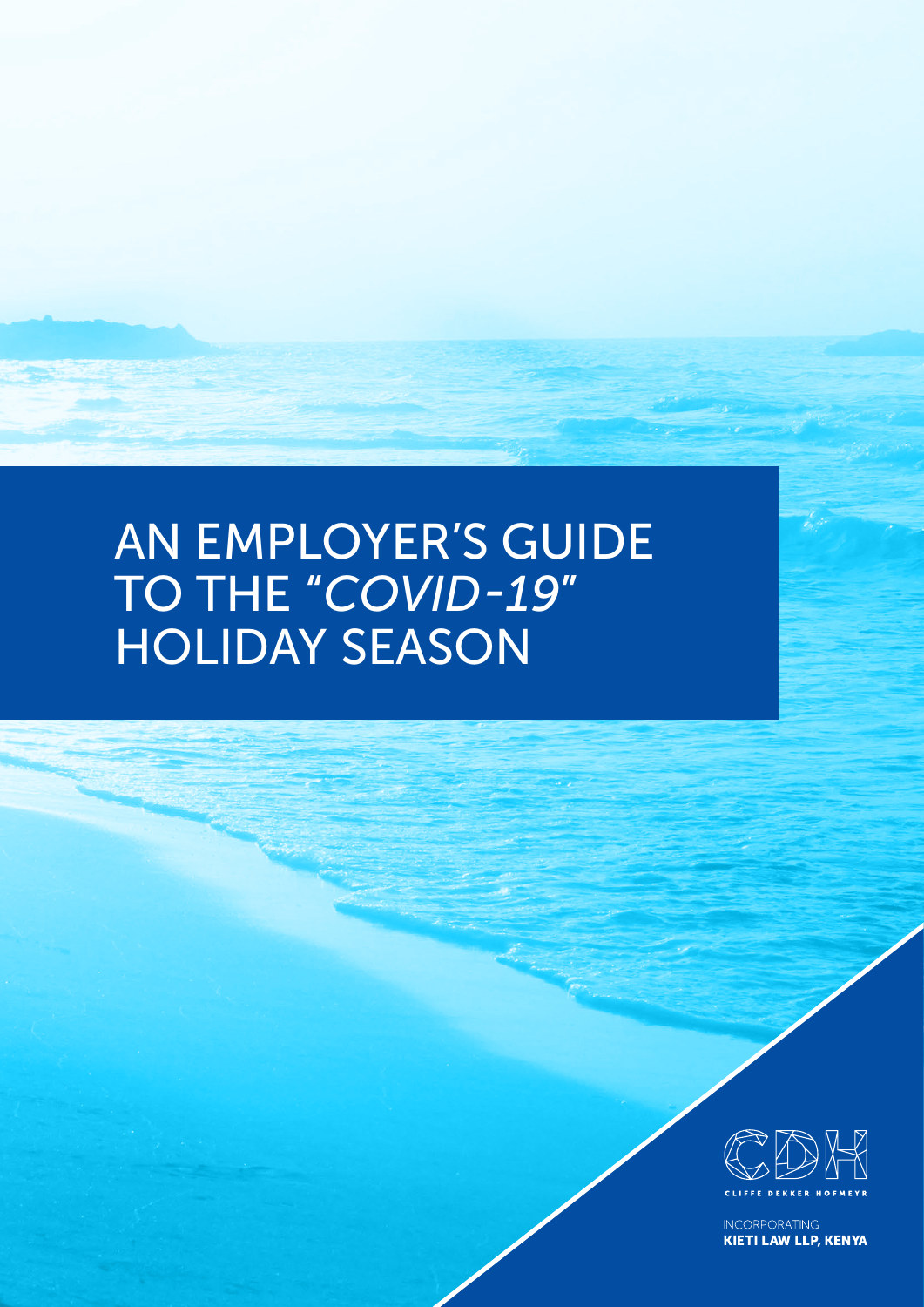

**INCORPORATING KIETI LAW LLP, KENYA** 

X

The COVID-19 pandemic has created additional complexity for employer considerations during the festive season, particularly at the cusp of what seems to be the dreaded "*second wave*". Many employees have exhausted their annual leave due to COVID-19 related company closures or in instances where their sick leave entitlement was exhausted. Are employees entitled to take unpaid leave for holiday purposes where their annual leave is exhausted? Does an employer have to pay an employee who is in quarantine after returning from a "*hotspot*" area over the festive season? The purpose of this guide is to assist you in navigating potential employee related challenges in the upcoming "*COVID-19*" holiday season and in the new work of work commencing in 2021.

### 1. LEAVE CONSIDERATIONS

**EXECUTE** 

### Can employees be forced to take their annual leave over December?

An employer is entitled to stipulate that annual leave must be taken to coincide with company closures over the December period. Where employees have exhausted their annual leave during the course of the year, the December closure or "*shut down*" period may be treated as unpaid leave.

### Can an employer cancel the traditional December leave "*shut down*" to make up for lost days during the national lockdown?

This is dependant on company policy and any contractual terms to this effect. The prospect of doing so is possible but may be subject to agreement. Also, employers should have regard to any agreements put in place earlier in 2020 when the lock down was first implemented in respect of the December "*shut down*".

**MAN** Is an employer obliged to agree to cancel an employee's annual leave on the basis that their pre-booked holiday has been cancelled due to COVID-19?

No. Unless specifically stated in terms of a contract of employment, HR policy or a collective agreement, an employer is not obliged to cancel an employee's annual leave owing to the cancellation of their pre-booked holiday, whether related to COVID-19 or otherwise.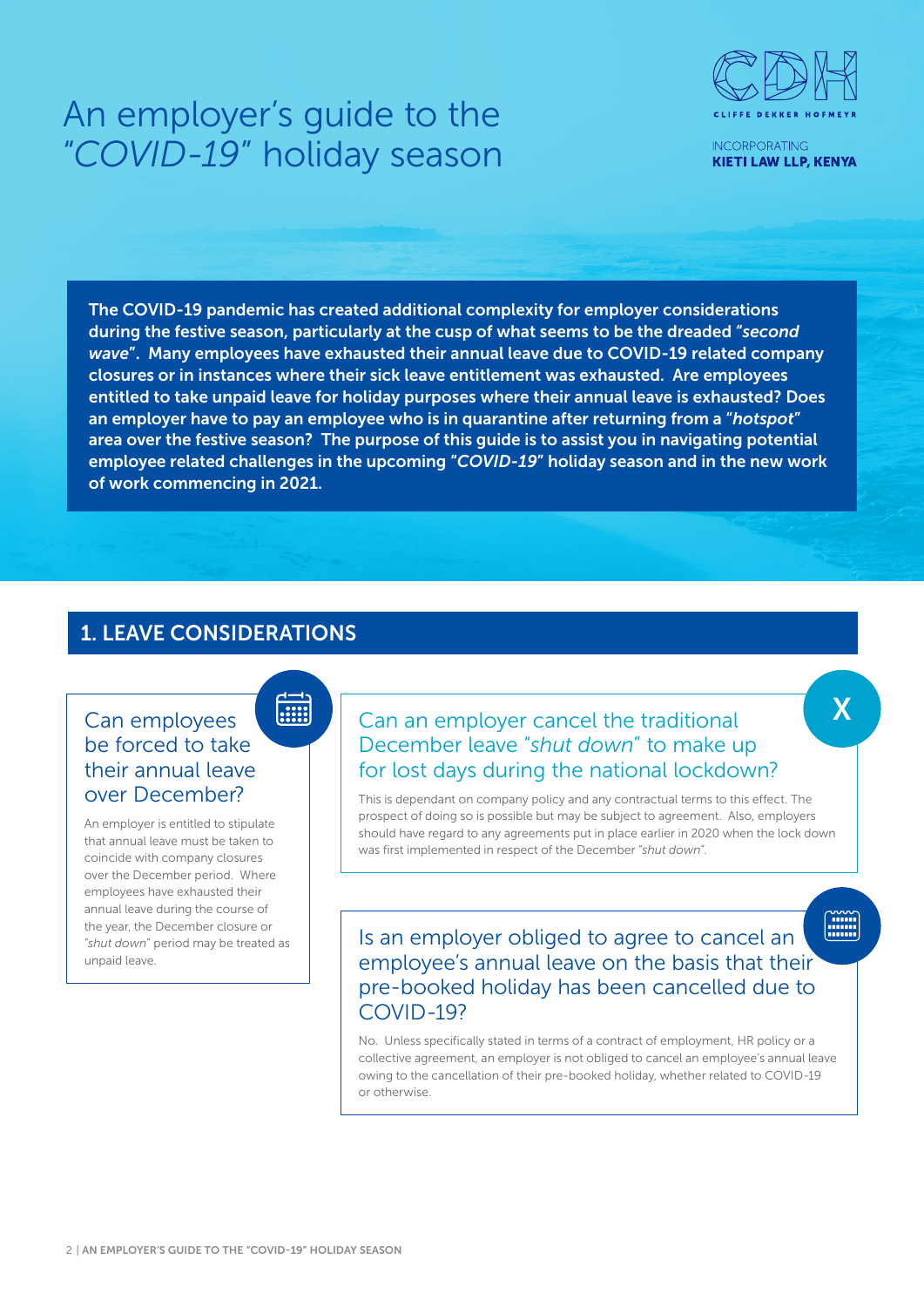### 1. LEAVE CONSIDERATIONS*...continued*

### 胃 Is an employee entitled to unpaid leave for holiday purposes where they have exhausted their annual leave due to COVID-19 and national lockdowns?

No. There are no provisions contained in the Basic Conditions of Employment Act 75 of 1997 (BCEA) which entitle an employee to unpaid leave. Unpaid leave is only referred to in the BCEA with reference to what an employer is entitled to do when an employee's sick leave or annual leave has been exhausted. Unpaid leave is generally a measure of last resort and is only to be used in exceptional circumstances. An employee is not entitled to demand to be placed on unpaid leave during the holiday season, albeit that the employee may have exhausted their annual leave owing to reasons related to COVID-19.

However, having regard to the difficulties presented to all employees in 2020, it is advisable that where an employee wishes to take unpaid leave that an employer seriously consider this especially as 2021 is uncertain. A period of rest is important. We have over the year discussed the issue of mental health. There were novel approaches to the utilisation of leave designed in 2020, such as a 'leave banks' (which were shared by employees by agreement). Employers, employees and unions should think out the box to meet operational requirements to ensure that the workforce which returns in 2021 is able to meet the challenges of the continued pandemic and difficult global economy.

### How does an employer manage potential abuse of sick leave over the holiday season?

Employers must ensure that sick leave is closely monitored and where applicable, that employees produce the requisite medical certificates from registered medical practitioners. Employers may also wish to send out communication to employees ahead of the holiday season reminding employees that abuse of sick leave is a disciplinary offence and will be dealt with in terms of the employers' disciplinary code and procedure.

The production of fraudulent medical certificates is also a criminal offence. There is authority for the prosecution of employees who have relied upon fraudulent medical certificates.

### How does an employer manage company assets over the holiday season, particularly company vehicles and IT equipment?

Any misuse of company property over the festive season is misconduct in the ordinary course and may be dealt with in terms of an employer's disciplinary code and procedure. Employers may put measures in place to ensure that company vehicles and the like are not being misused by tracking the kilometres on the vehicle, etc.

Where there is theft of a company asset, employees should be aware of their reporting obligations/protocols so that the employer is compliant with its own reporting obligation/protocol in terms of its insurance policy.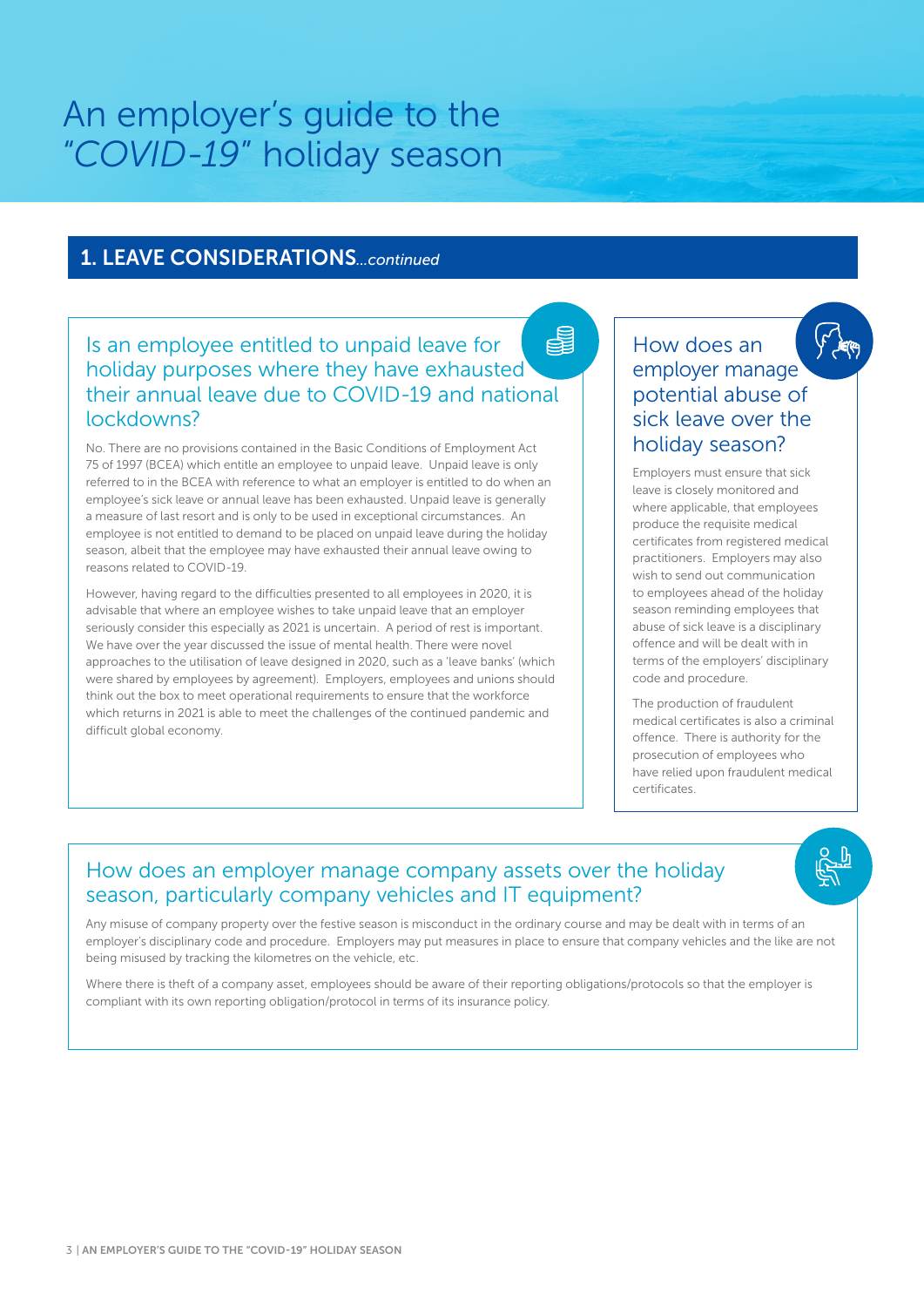### 2. COVID-19, QUARANTINE AND THE IMPACT ON LEAVE

### Is an employer obliged to pay employees who are self-quarantining after returning from a "*hotspot*" area over the holiday season?



Where an employee is able to work from home while quarantining, the employee may do so and will therefore be entitled to their full salary. In cases where an employee is unable to work from home, the employee may make use of their annual leave for the quarantine period. Where an employee has exhausted their annual leave, the principle of "*no work, no pay*" will apply, and the employee will be placed on unpaid leave. As the self-quarantine period would be unconnected to workplace related exposure, the Compensation Funds' COVID-19 claims process would not find application.

Employers must alert employees to the fact they will be required to self-quarantine upon return from a "*hotspot*" area and that they will need to make use of their annual leave or unpaid leave for this period, in the event that they are unable to work from home. This must be communicated to employees ahead of an employee going on leave.

Owing to the exceptional circumstances created by the COVID-19 pandemic and even the potential for loss of life should an employee become infected, it can be argued that a mandatory self-quarantine period upon returning from a "*hotspot*" area does not amount to unfair discrimination.

Upon return from leave, all employees should be required to provide a signed declaration confirming that they have not travelled to a "*hotspot*" over their period of leave.

### What measures can an employer implement to mitigate the risk of an outbreak of COVID-19 in the workplace once employees return from the holiday period?

An employer may implement the following measures:

- send communication to all employees ahead of the festive season encouraging them to adhere to all health and safety protocols outside the working environment for the duration of the holiday season;
- remind employees throughout the holiday season of the mandatory health and safety measures as required by government;
- ∞ require all employees who will be visiting a "*hotspot*" area over the festive period to disclose same to the human resources department or the COVID-19 compliance officer ahead of their travel;
- ∞ ensure that all employees returning from holidays in area's identified as "*hotspots*" observe the mandatory 10-day quarantine period;
- encourage employees who display any symptoms of COVID-19 to remain at home and, in serious cases, to submit themselves for testing;
- maintain strict screening protocols upon entrance to the workplace in 2021; and
- ensure that all health and safety measures are strictly adhered to, as many employees may be asymptomatic.



Is an employer entitled to discipline an employee for failure to adhere to health and safety protocols during the holiday season, where the conduct of the employee is not related to the course and scope of their employment?

Unless the employer can show that the conduct of the employee has damaged the employment relationship in some way, the employer is not entitled to discipline the employee for their conduct outside of the workplace. A balance must be struck between an employer maintaining a safe working environment post the holiday season and an invasion of an employee's privacy. Employers can only encourage employees to adhere to government protocols outside of the workplace. This should be strongly reiterated in farewell or year-end company communication.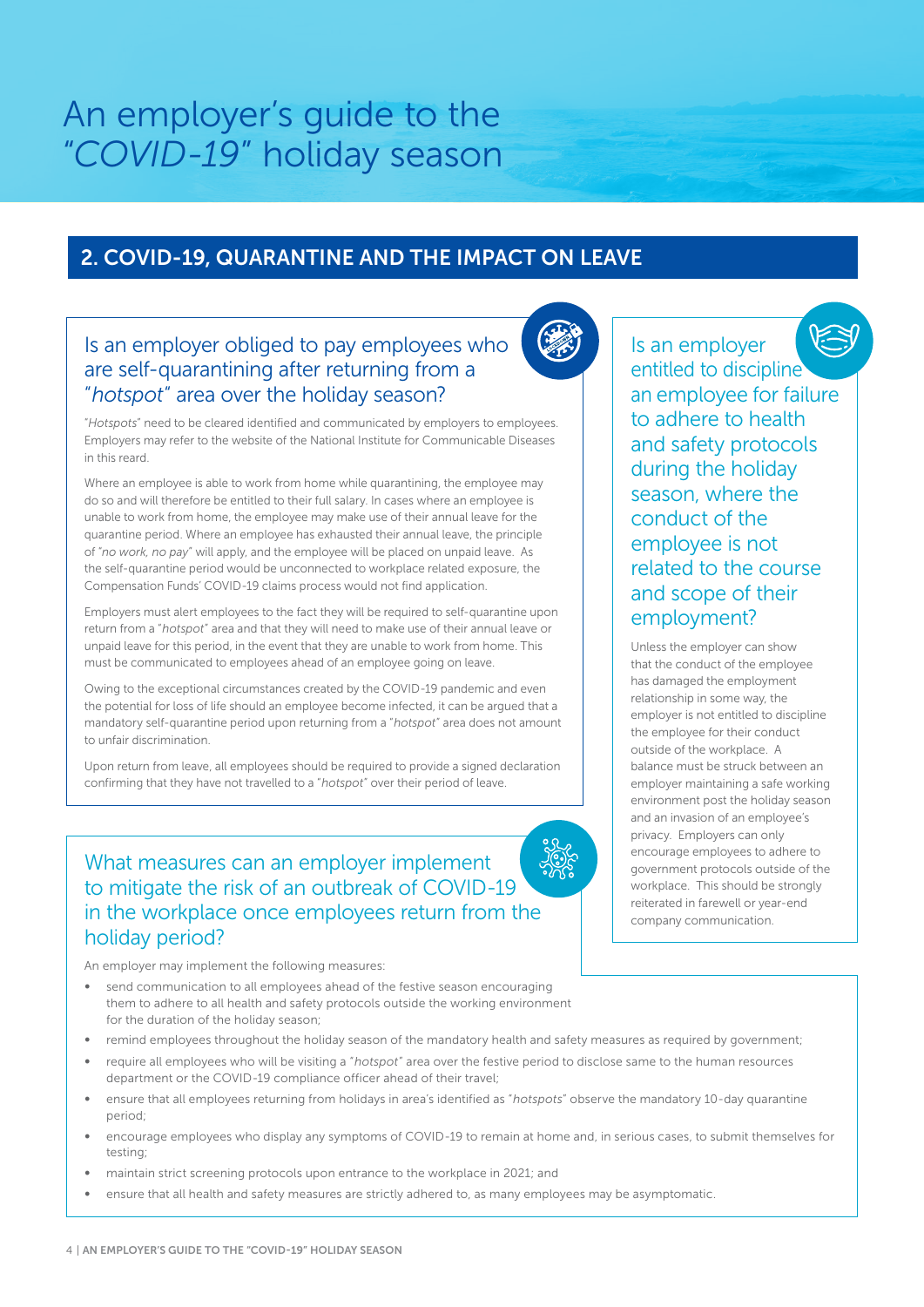### 3. MISCONDUCT AND SOCIAL MEDIA

Can an employee be dismissed for being found guilty of drunken driving, even if the employee was not on duty when the incident of drunken driving took place?

Yes, where the employee's contract of employment is terminable on the basis of the employee having committed a criminal offence, or where the employer can show that the unlawful conduct of the employee has the potential to negatively impact the employment relationship.

May an employer dismiss an employee for social media posts which have the potential to bring the employer's reputation into disrepute?

This will depend on the employer's social media policy and whether an employee can be said to have posted social media content that is in contravention with the employer's policy and/or has the potential to bring the reputation of the employer into disrepute. Employers are encouraged to review and update their social media policies to align with current best practice.

With the

introduction of the Protection of Personal Information Act 4 of 2013 (POPI), is an employer entitled to use an employee's social media content as a ground for dismissal?

- This will depend on the employer's social media policy. Employers must review their social media policy ahead of the festive season and ensure that the necessary POPI consents have been obtained.
- ∞ In early 2021, employers should measure their POPI compliance to the benchmarks set in 2020.

### Can an employee be dismissed for being intoxicated during working hours where the employee is working from home and the employer is unable to perform a breathalyzer test?

Yes. An employer's policies must clearly state that there is a zero-tolerance drinking policy during working hours, and an employee may be dismissed for being intoxicated, albeit that the employee is working from home. Employers need not have a positive breathalyser test. Intoxication may be determined on a balance of probabilities taking into account common indicators of intoxication or by way of the observation of conduct such as slurred speech, incoherence and the like.

### Can an employee be dismissed for the use of cannabis at home during working hours?

While the Constitutional Court has decriminalised the private use of cannabis, this does not give employees licence to work under the influence of cannabis or to use cannabis during working hours. Like with alcohol, where consumption of cannabis impairs an employee's ability to work to the standard, care and skill required by the employer, the employer is entitled to take disciplinary action against the employee.

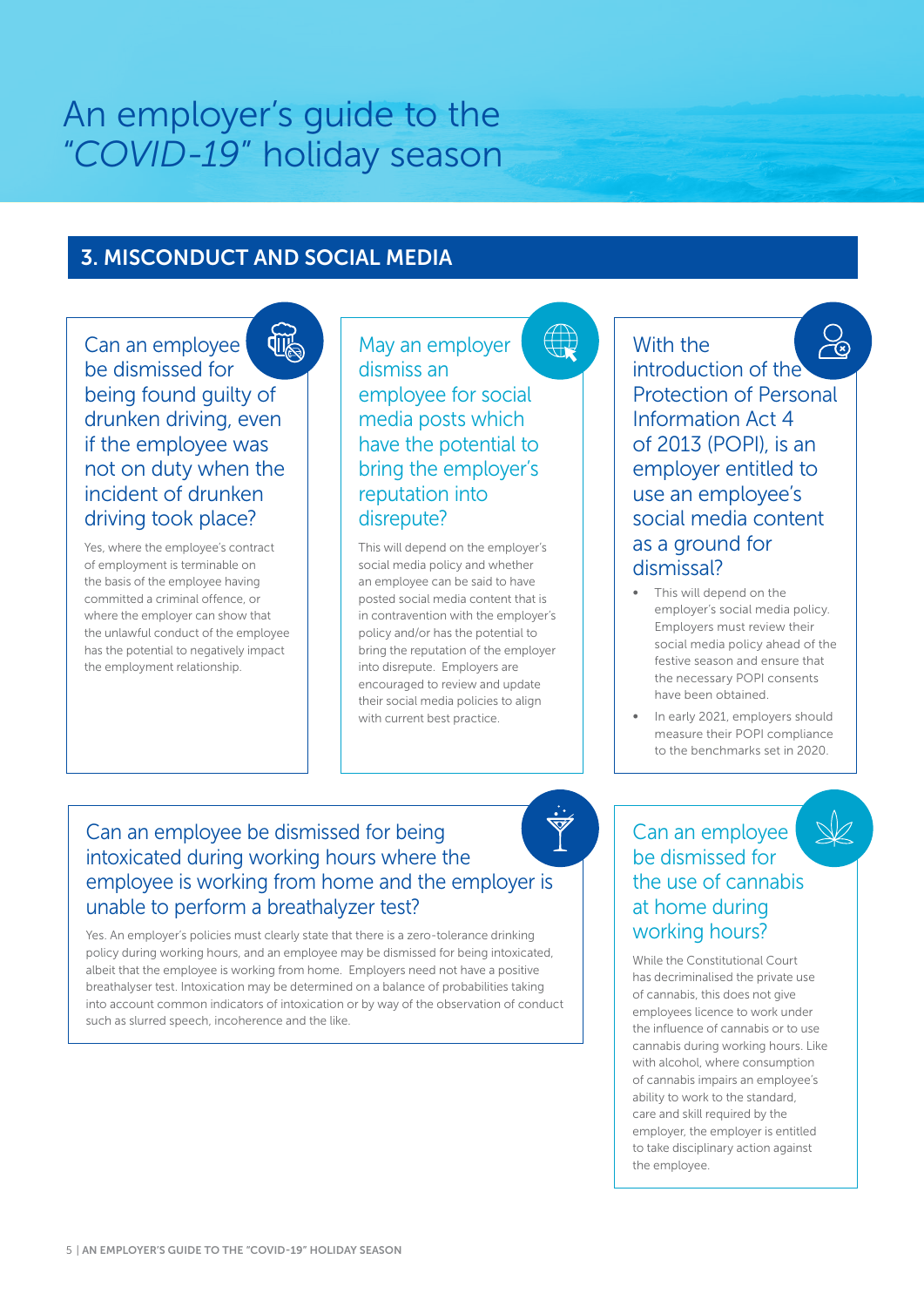### 4. STAFF YEAR END PARTIES

### Are employers permitted to host staff year end functions?

While it may not be recommended, an employer is legally permitted to host a staff year end party provided that the regulations pertaining to gatherings are adhered to. The current regulations pertaining to gatherings are as follows:

- all persons in attendance must wear a face mask, maintain social distancing of 1.5 meters and adhere to all health and safety protocols; and
- the number of persons in any venue may not exceed 50% of the venue capacity with persons adhering to 1.5m social distancing. A maximum limit of 250 persons are allowed in relation to indoor gatherings or faith-based gatherings and a maximum number of 500 persons is allowed in relation to outdoor gatherings.

Employers may also consider hosting staff year end functions or team building events virtually by way of webinars.

### 5. RETURN TO WORK, REMOTE WORK, PERFORMANCE AND PRODUCTIVITY

### How do employers engage employees who are working from home during the holiday season and beyond? How does an employer manage productivity and performance of employees working from home?

There are important considerations pertaining to productivity and performance management that HR will need to take into account as remote working will continue into 2021.

Employers may implement, *inter alia*, the following measures to monitor and ensure productivity:

- daily check-in's:
- daily collaboration sessions where employees share ideas in order to keep employees motivated;
- clear daily/weekly deliverables;
- provision of efficient technology and productivity tools;
- time sheets; and
- assisting employees with developing strategies to work effectively from home.

An employers may also enforce some practical measures to engender a work culture, albeit whilst at home, such as an online meeting dress code policy, customised backgrounds for meetings, requesting that employees attend meetings, insofar as possible, in a quiet area of their home so as to ensure some level of professionalism is maintained.

Employers must review the conduct and performance of employees who are currently working from home and identify what, if any, are the gaps in productivity, performance and monitoring and evaluation. Based on this assessment, employers must review their work from home policies and remote work protocols to assess the manner in which they can make the remote work environment more efficient.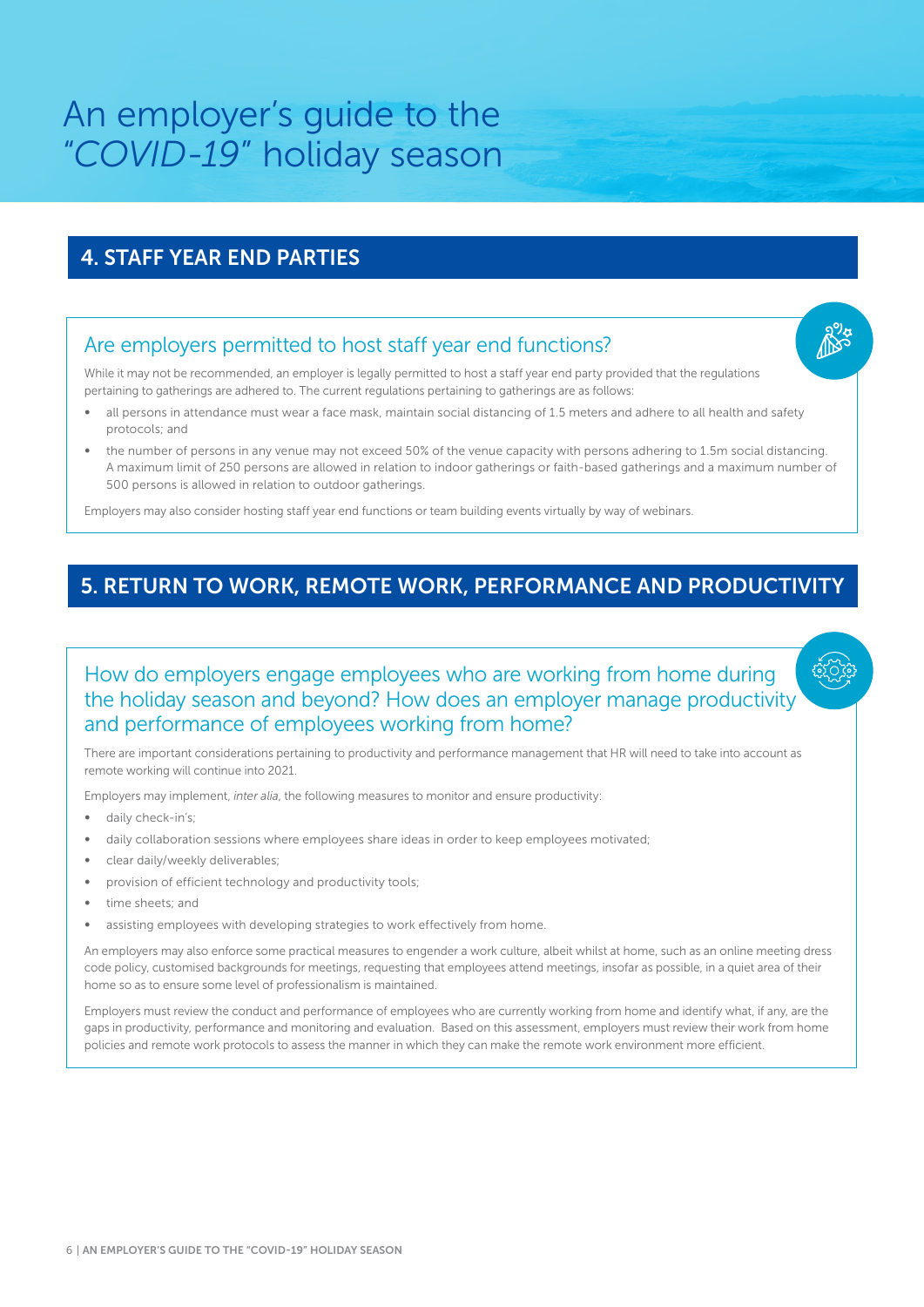### OUR TEAM

For more information about our Employment Law practice and services in South Africa and Kenya, please contact:



#### Aadil Patel Practice Head Director T +27 (0)11 562 1107 E aadil.patel@cdhlegal.com



### Anli Bezuidenhout Director

T +27 (0)21 481 6351 E anli.bezuidenhout@cdhlegal.com



Jose Jorge Director T +27 (0)21 481 6319 E jose.jorge@cdhlegal.com



Fiona Leppan Director  $T$  +27 (0)11 562 1152 E fiona.leppan@cdhlegal.com



#### Gillian Lumb Director

T +27 (0)21 481 6315 E gillian.lumb@cdhlegal.com



T +27 (0)11 562 1459 E imraan.mahomed@cdhlegal.com



#### Bongani Masuku Director

T +27 (0)11 562 1498 E bongani.masuku@cdhlegal.com







Hugo Pienaar Director

Desmond Odhiambo Partner | Kenya T +254 731 086 649 +254 204 409 918 +254 710 560 114

T +27 (0)11 562 1350 E hugo.pienaar@cdhlegal.com

E desmond.odhiambo@cdhlegal.com

### Thabang Rapuleng

 $T +27 (0)11 562 1759$ <br>F thabang rapuleng@ E thabang.rapuleng@cdhlegal.com





#### T +27 (0)11 562 1487

E hedda.schensema@cdhlegal.com



Njeri Wagacha Partner | Kenya

- T +254 731 086 649 +254 204 409 918 +254 710 560 114
- E njeri.wagacha@cdhlegal.com

#### Michael Yeates

- Director T +27 (0)11 562 1184
- E michael.yeates@cdhlegal.com
- 



#### Mohsina Chenia Executive Consultant

- T +27 (0)11 562 1299
- E mohsina.chenia@cdhlegal.com

#### Faan Coetzee



- T +27 (0)11 562 1600
- E faan.coetzee@cdhlegal.com